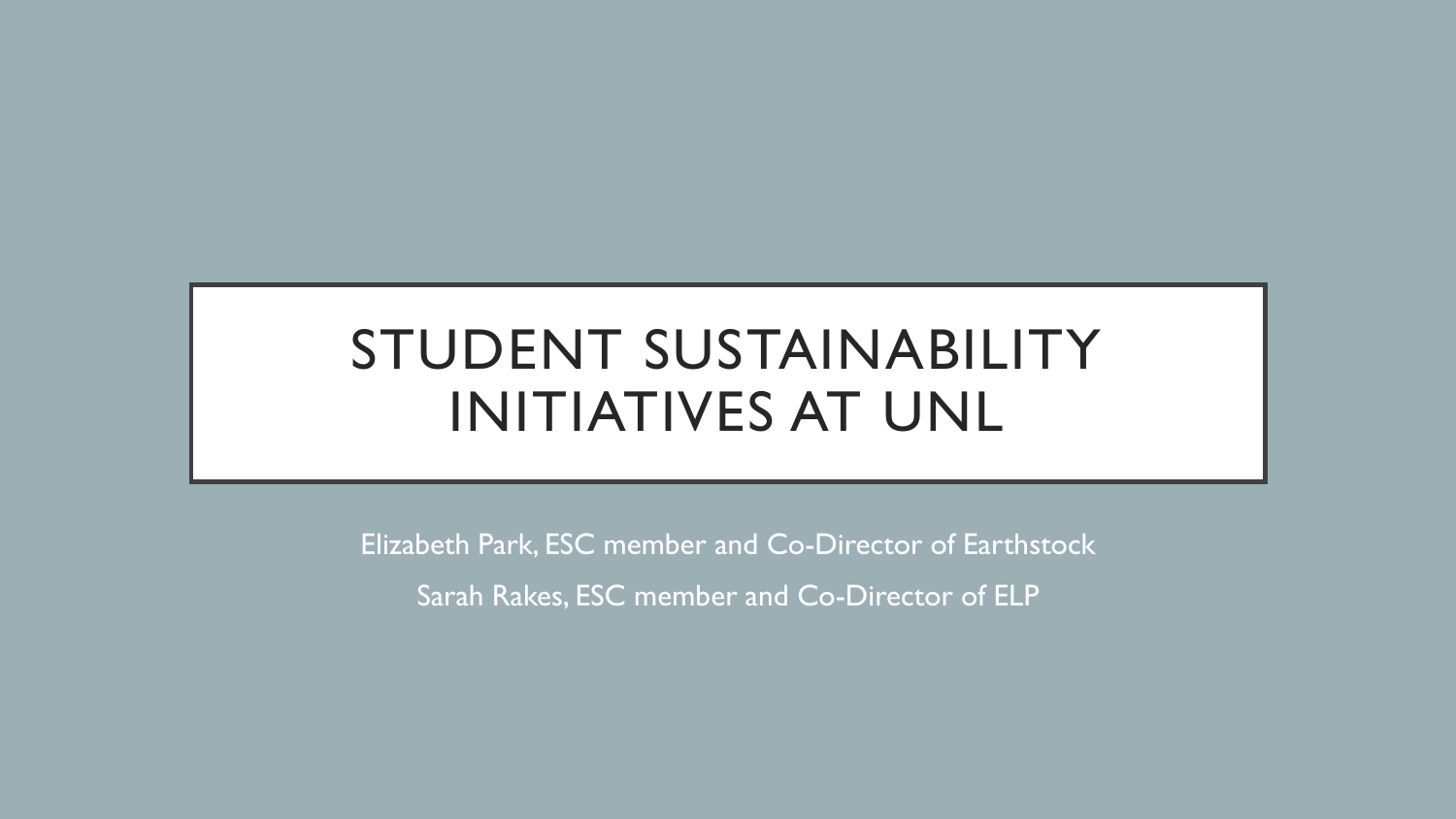## OUR BACKGROUNDS

- Sophomore Environmental Studies major
- Served on Environmental Leadership Program and worked on Earthstock in 2017-2018
- Intern at South of Downtown Community Development Organization, working on litter clean-up, Earth Day celebrations at elementary schools, and sustainable development in community of Lincoln
- Currently serves on the Environmental Sustainability Committee
- Sophomore Economics and Mathematics double major
- Employed with the Center for Civic Engagement, where currently heading the Financial Literacy Team and organizing the May Service-Study ASB, "Who Owns the Land"
- Currently serves as a co-chair for the Environmental Leadership Program and is a member of the Environmental Sustainability **Committee**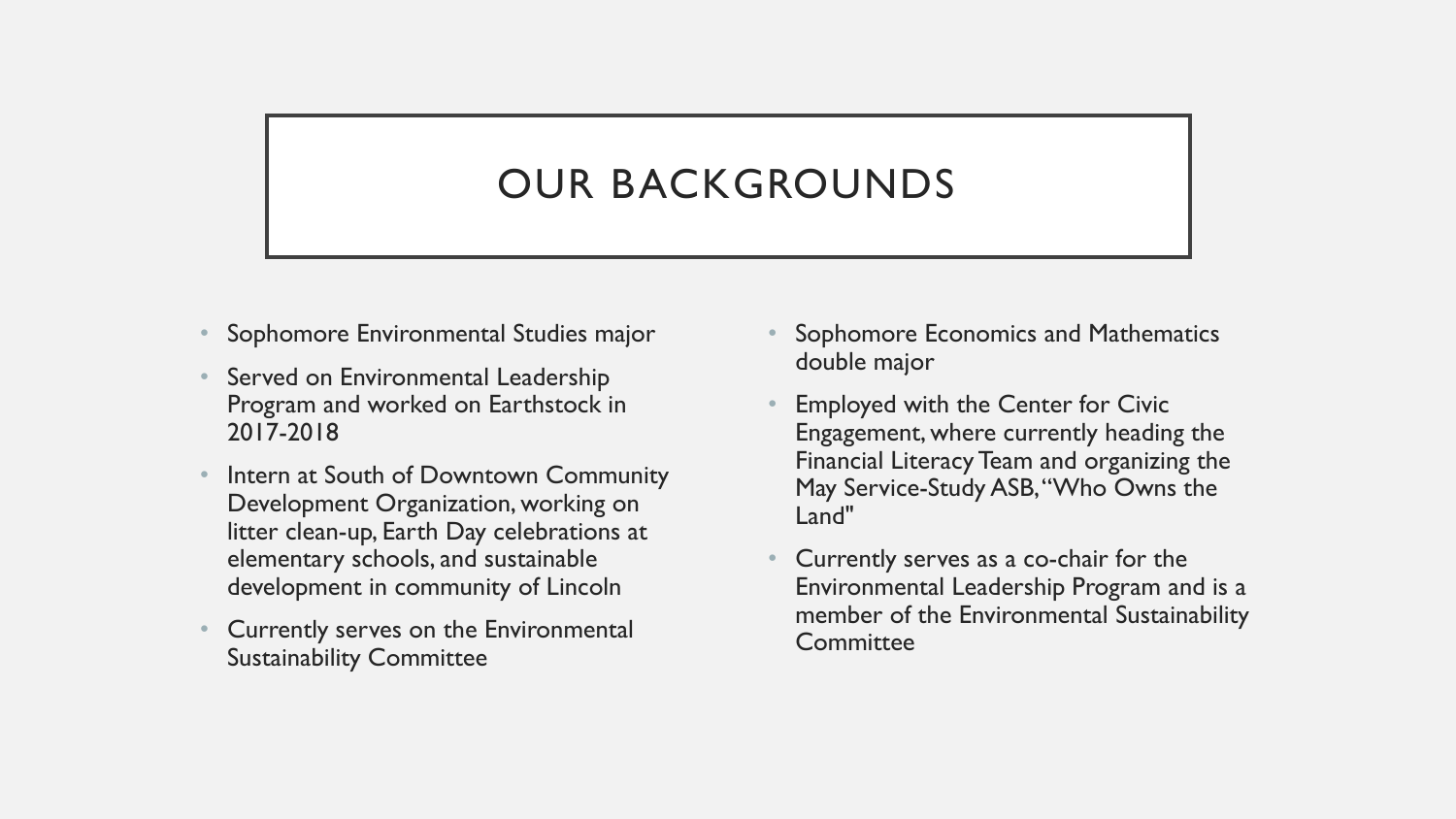### ENVIRONMENTAL SUSTAINABILITY COMMITTEE (ESC)

- Under the Association of Students of the University of Nebraska (ASUN)
- Created in 2011 to improve campus sustainability
- Serve on committee for academic year
- Currently composed of 12 members

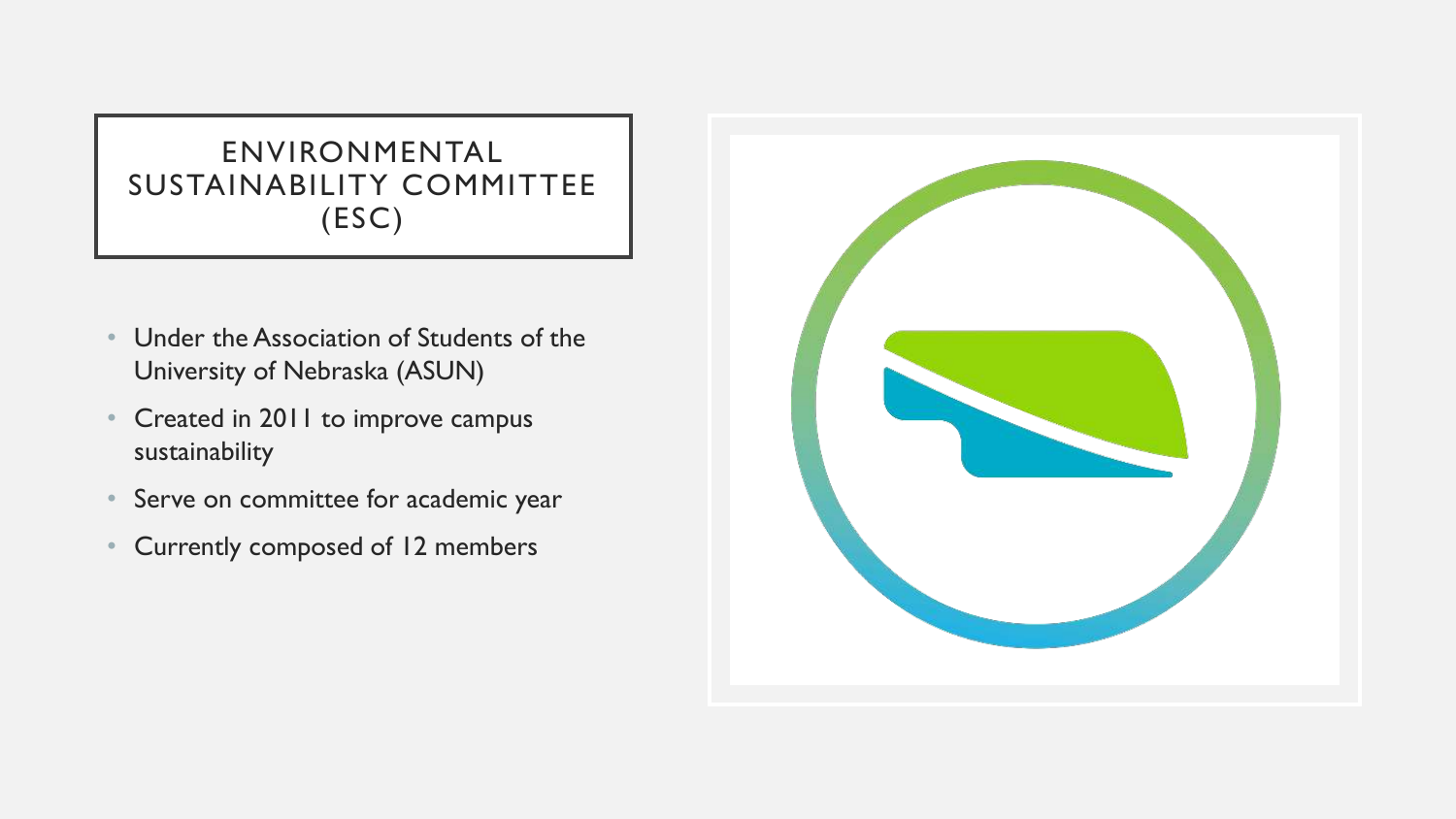### 2018-2019 ESC PROJECTS

- Greeks Go Green
- Reusables
- Environmental Leadership Program
- Earthstock: Four Weeks to Learn and Grow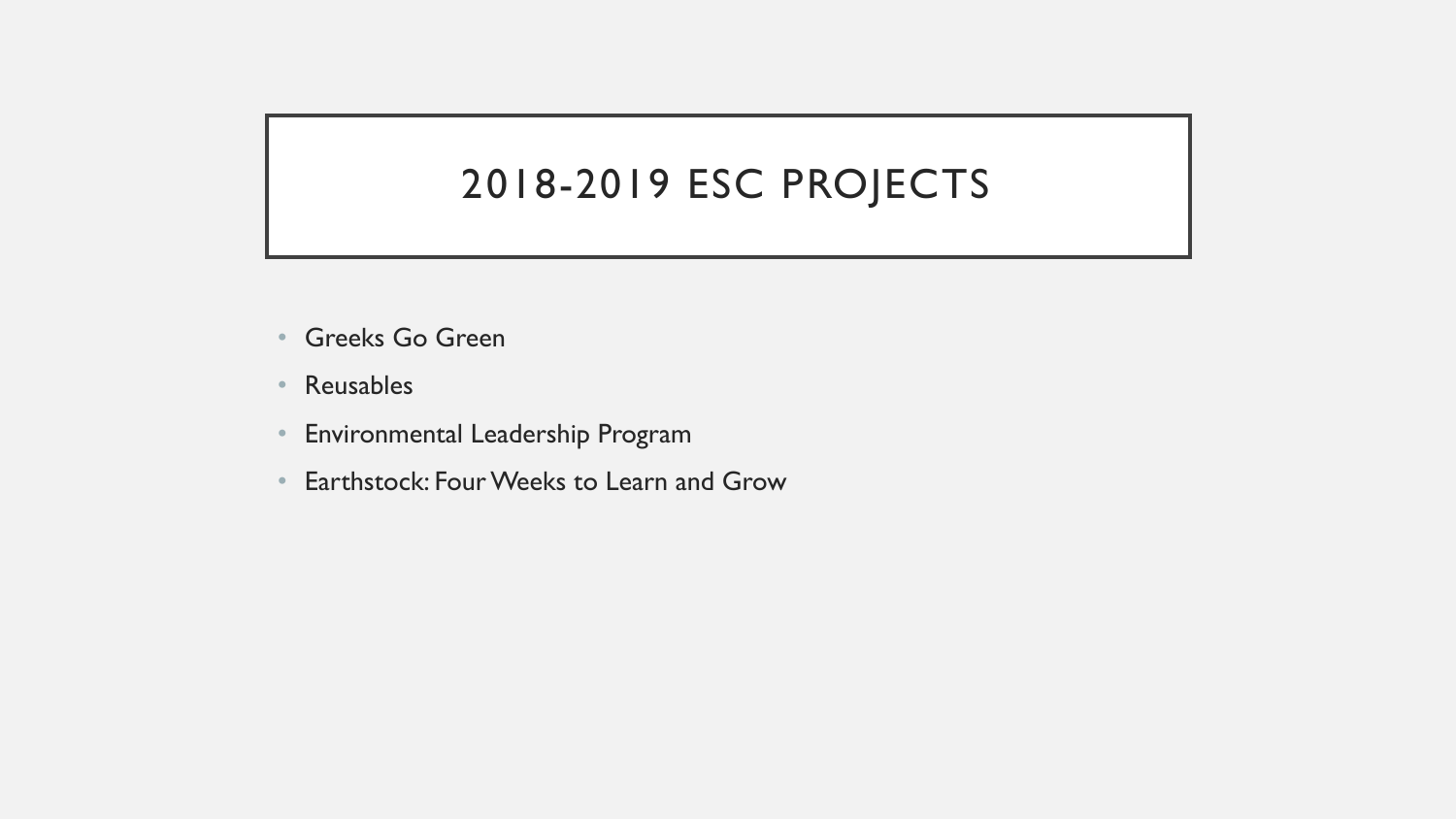### ENVIRONMENTAL LEADERSHIP PROGRAM (ELP)

- Paper towel reduction effort
- End-of-the-year furniture drive
- Electronics recycling drive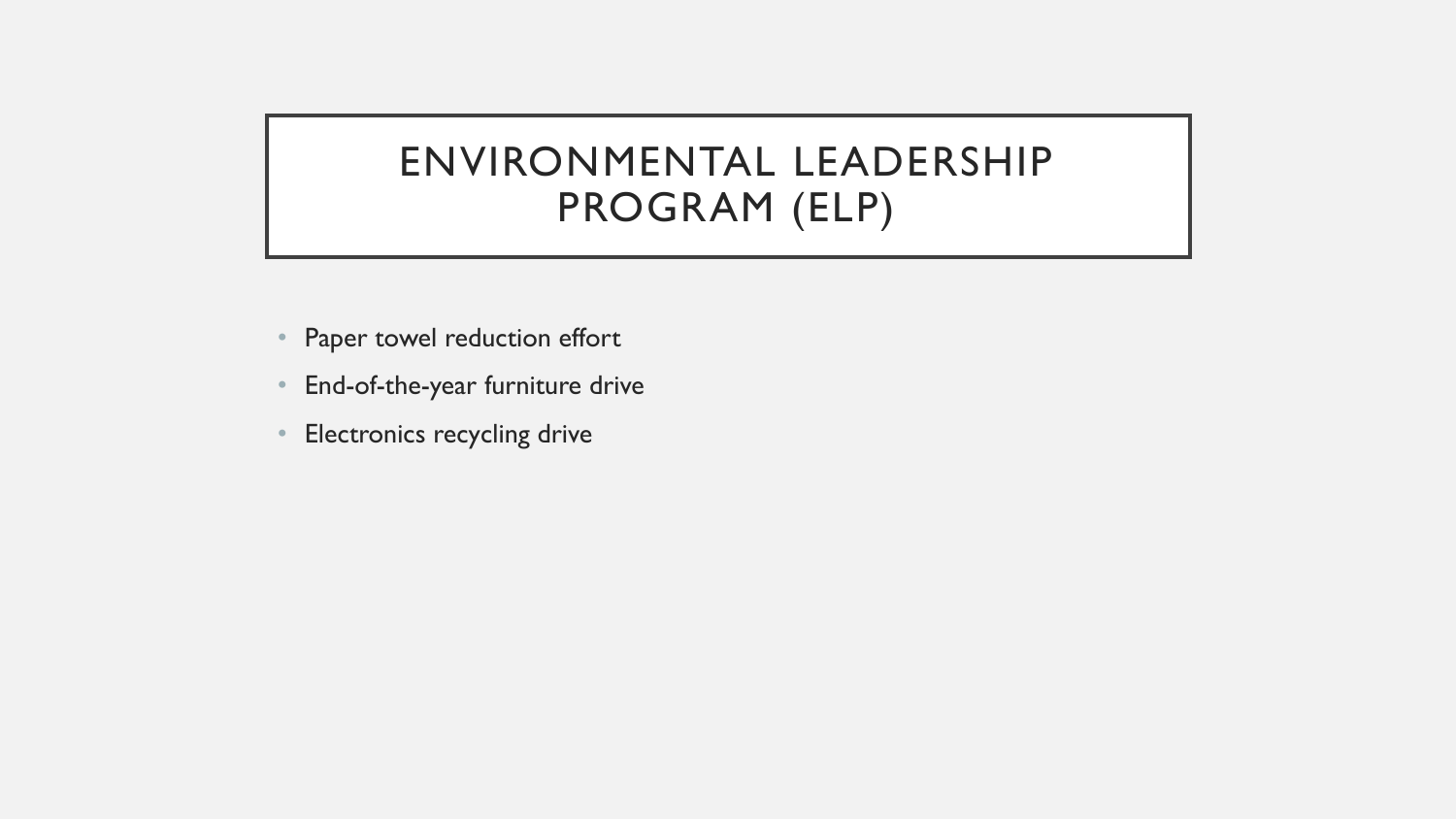## EARTHSTOCK: FOUR WEEKS TO LEARN AND GROW

- Month-long celebration of the earth
- Started in 2014 with aim at educating students and community members about sustainability in creative ways
- Completely student-driven
- Funded by Green Fund and sponsored by various organizations such as the Daugherty Water for Food Institute and the Chancellor's **Office**
- Multiple events to appeal to wide variety of audiences

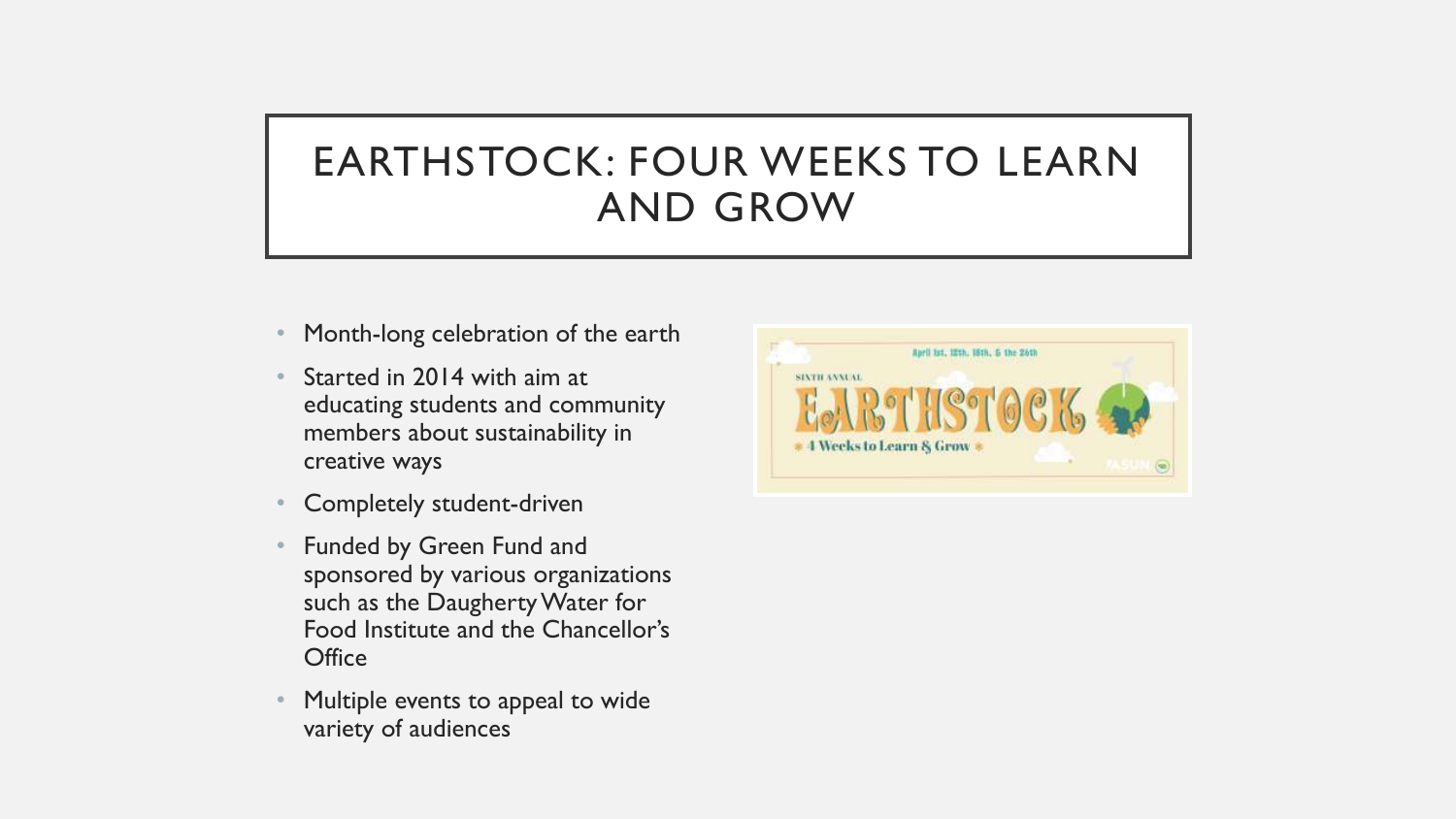### 2019 **EARTHSTOCK** EVENTS

# Earthstock Block Party

# Clothing Swap-O-Rama

Documentary Screening and Panel

Music & Arts Festival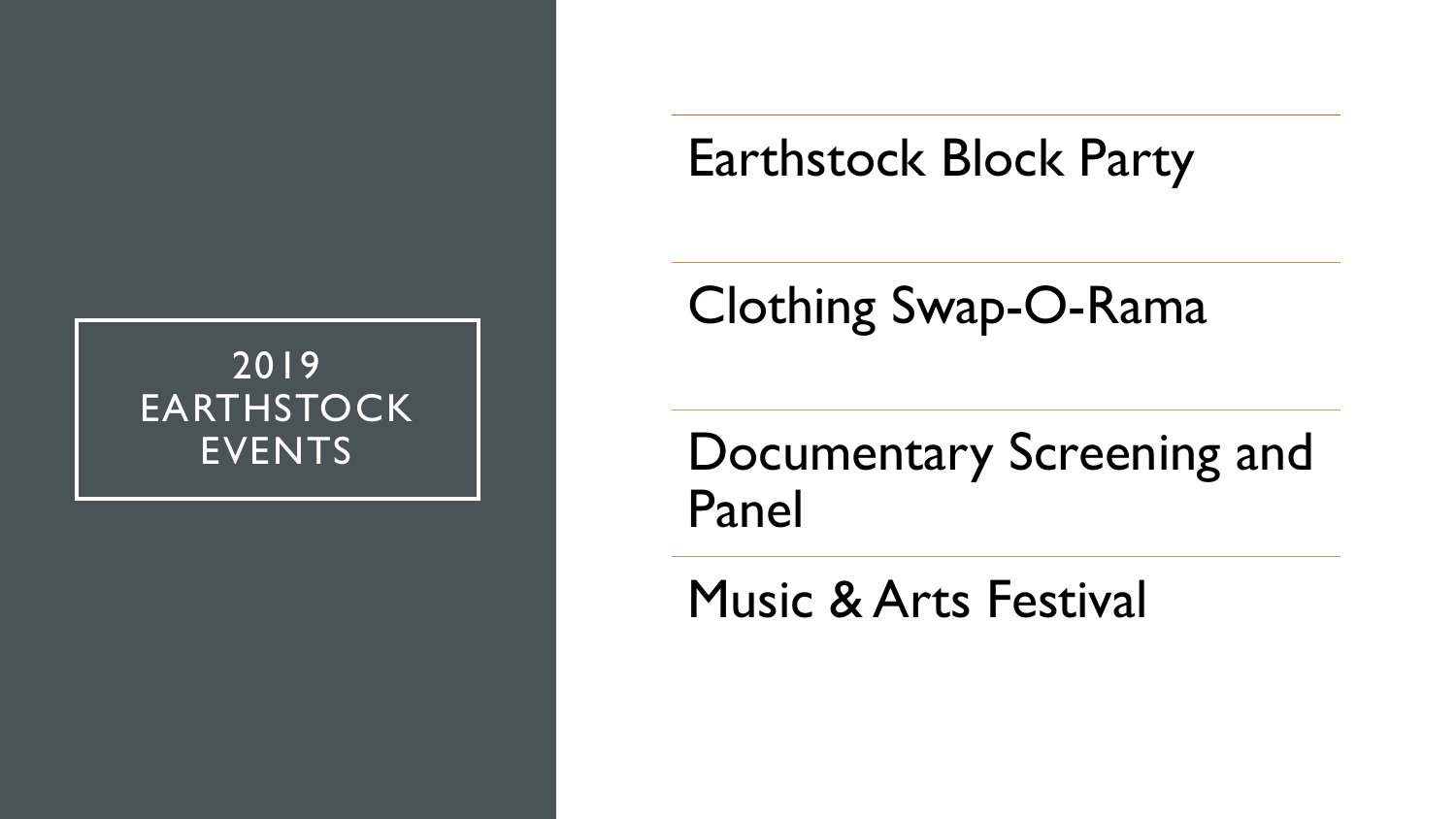### BLOCK PARTY

- Monday April 1st 11 am- 3 pm
- City Campus Union, Union Ballroom
- Booths with local environmental issues, screenprinted shirts, and information on Earthstock events

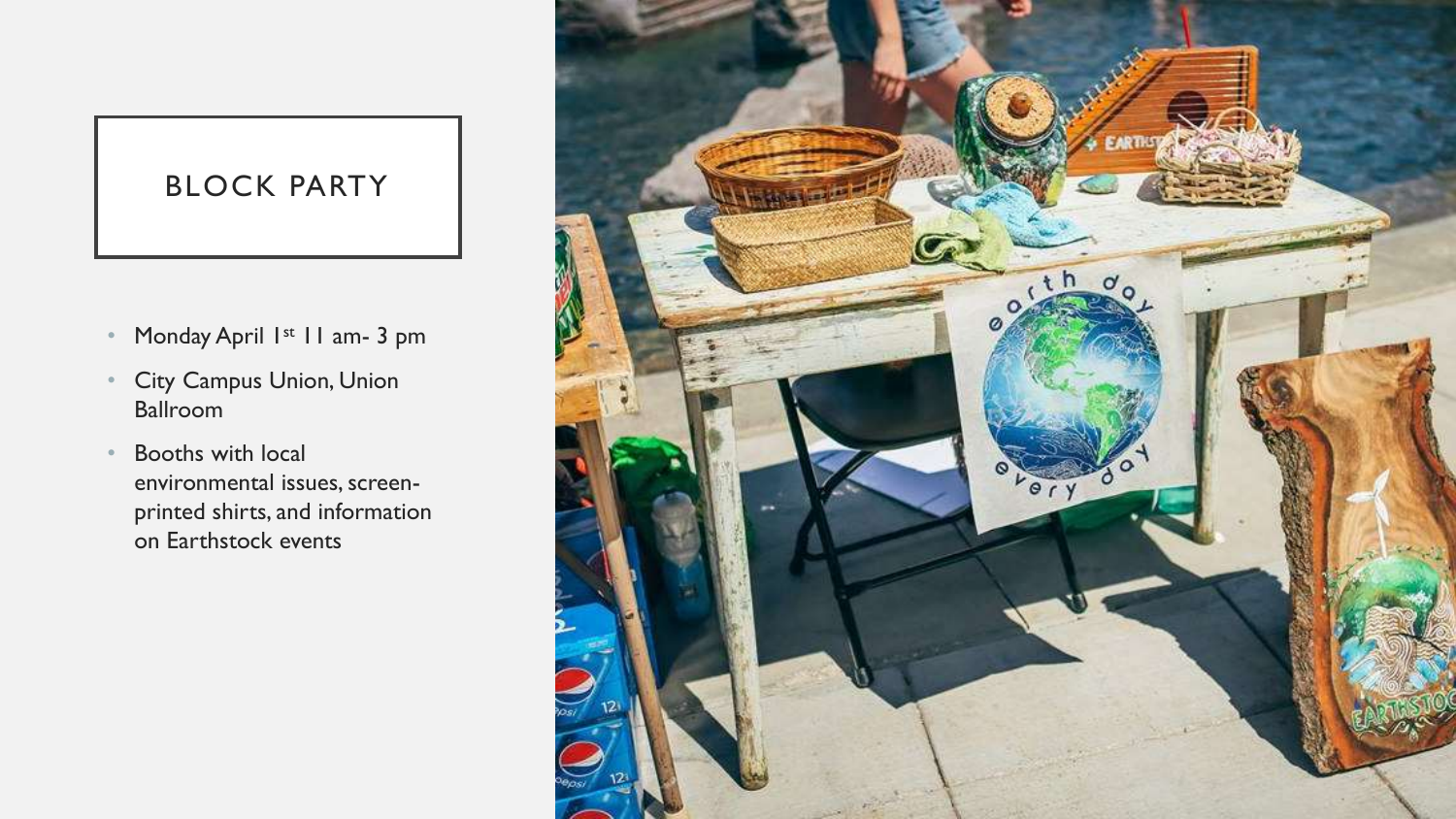### CLOTHING SWAP O' RAMA

- Friday April 12th
- City Campus Crib
- Organized by Sustain, a UNL student organization

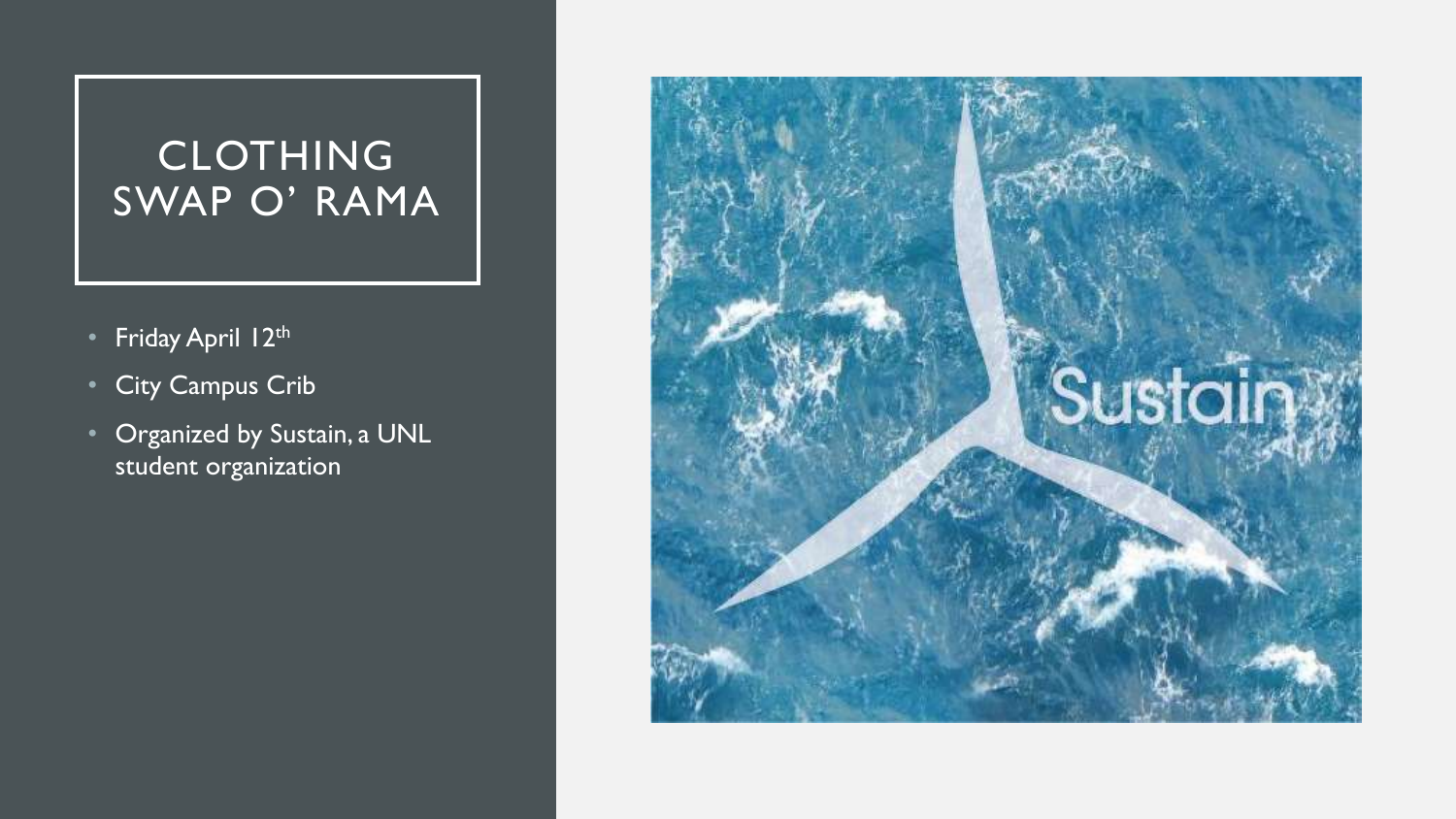#### DOCUMENTARY & PANEL

- Thursday April 16th 6:30-9:00
- Mary Riepma Ross Media Arts **Center**
- "Wasted! The Story of Food Waste"
- Panel following documentary

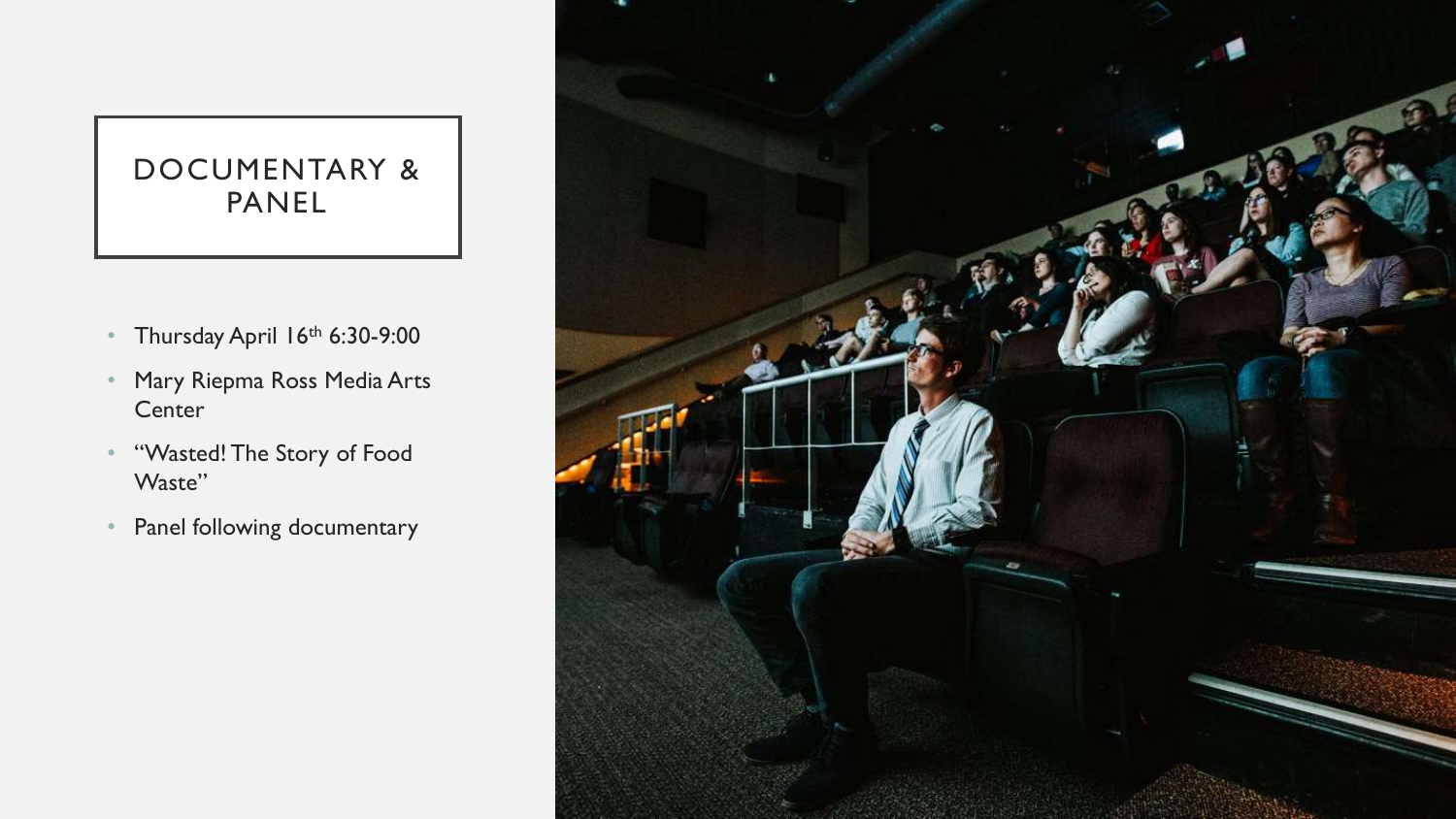### MUSIC AND ARTS FESTIVAL

- Friday April 26<sup>th</sup> 8:00-12:00
- The Bay
- Performances from Orca Welles, The Wildwoods, and Madeline Reddel Quintet and Lincoln environmental artists.
- \$5 minimum donation, benefitting Produce from the **Heart**

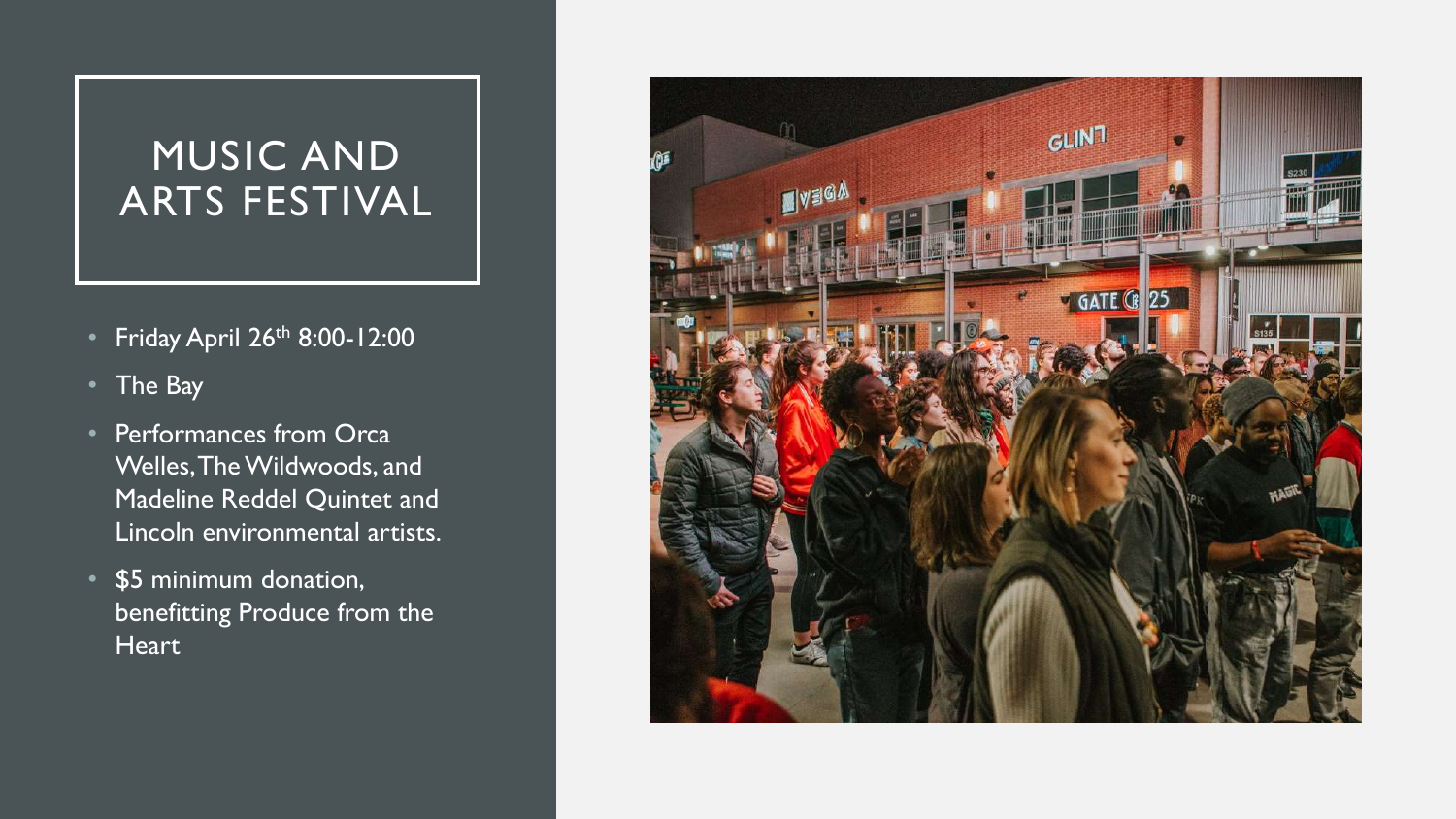### WHY ESC, ELP, & EARTHSTOCK?

- Creative, interactive format to educate students on sustainability
- Benefits local causes such as Produce from the Heart and Huskers Helping **Huskers**
- Engages wide audiences
- Teaches board members valuable skills